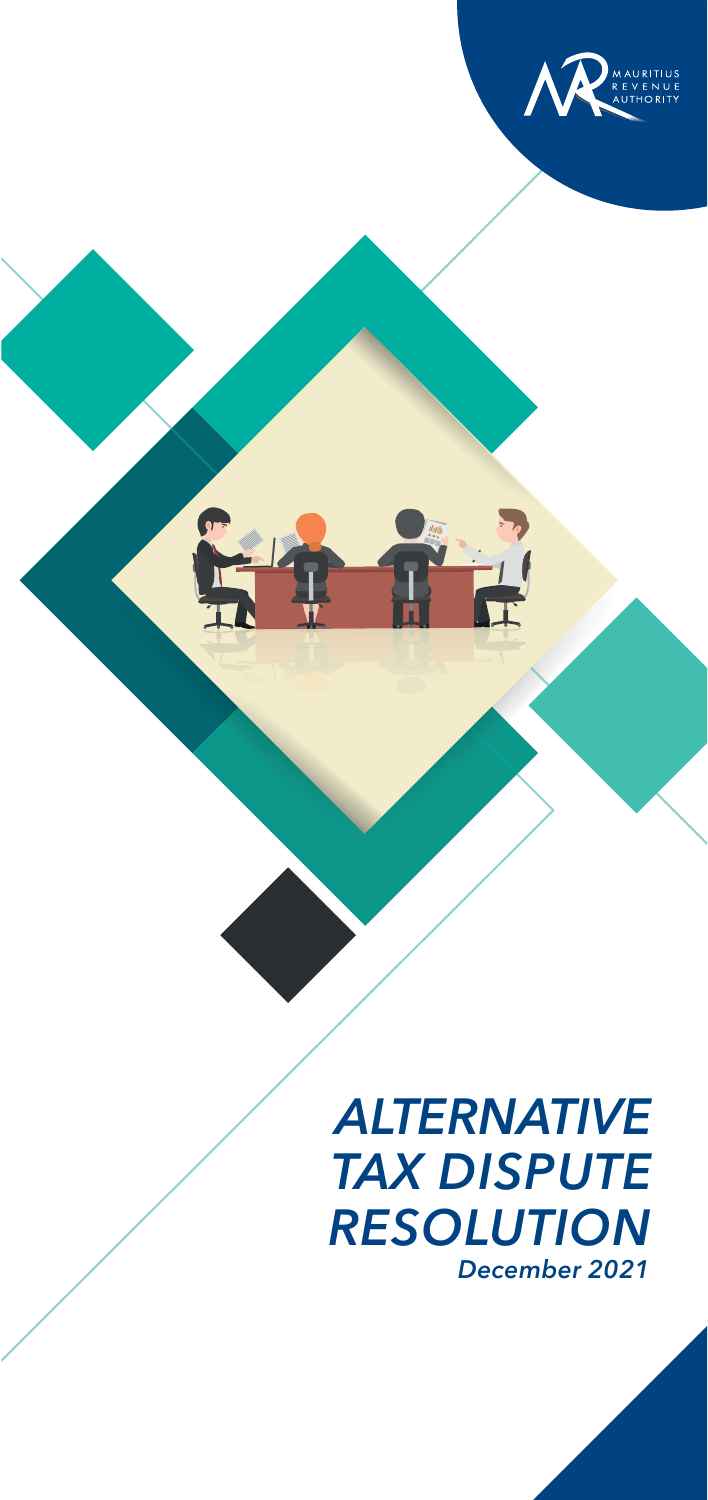### 1. ESTABLISHMENT OF ATDR PANEL

An Alternative Tax Dispute Resolution (ATDR) Panel has been set up under Section 21C of the MRA Act. The ATDR Panel consists of a Director of the MRA as Chairperson, a Senior Officer of the MRA designated by the Director-General and a Law Practitioner appointed by the Minister of Finance and Economic Development.

#### 2. OBJECTIVES

The ATDR Panel deals with applications for review madeby any person who has been assessed to tax underSection 129 or 129A of the Income Tax Act, Section 37 of the Value Added Tax Act, Section 119 of the Gambling Regulatory Authority Act, Section 69 of the Environment Protection Act or duties and taxes under sections 15 and 24A of the Customs Act.

#### 3.CONDITIONS APPLICABLE FOR REVIEW

- a. The applicant must have objected to the assessment or lodged representations at the Assessment Review Committee (ARC) or appealed to the Supreme Court or Judicial Committee of the Privy Council.
- b. The amount of tax payable under dispute should exceed Rs 10m;
- c. The applicant should not have been convicted of an offence or should not be the subject matter of an enquiry relating to trafficking of dangerous drugs under the Dangerous Drugs Act, money laundering under the Financial Intelligence and Anti-Money Laundering Act, financing of terrorism under the Prevention of Terrorism Act or corruption under the Prevention of Corruption Act;
- d. The grounds of dissatisfaction specified in the application should not be different from those in the notice of objection or appeal.

#### 4. PROCEDURES

The applicant has to fill in an application form (available on www.mra.mu under Downloadable Forms) and send it to:

The Secretariat ATDR Panel Mauritius Revenue Authority Level 10, Ehram Court, Cnr. Mgr Gonin & Sir Virgil Naz Streets, Port Louis Phone No.: 207 6000 | Fax No.: 207 6041 email: atdrpanel@mra.mu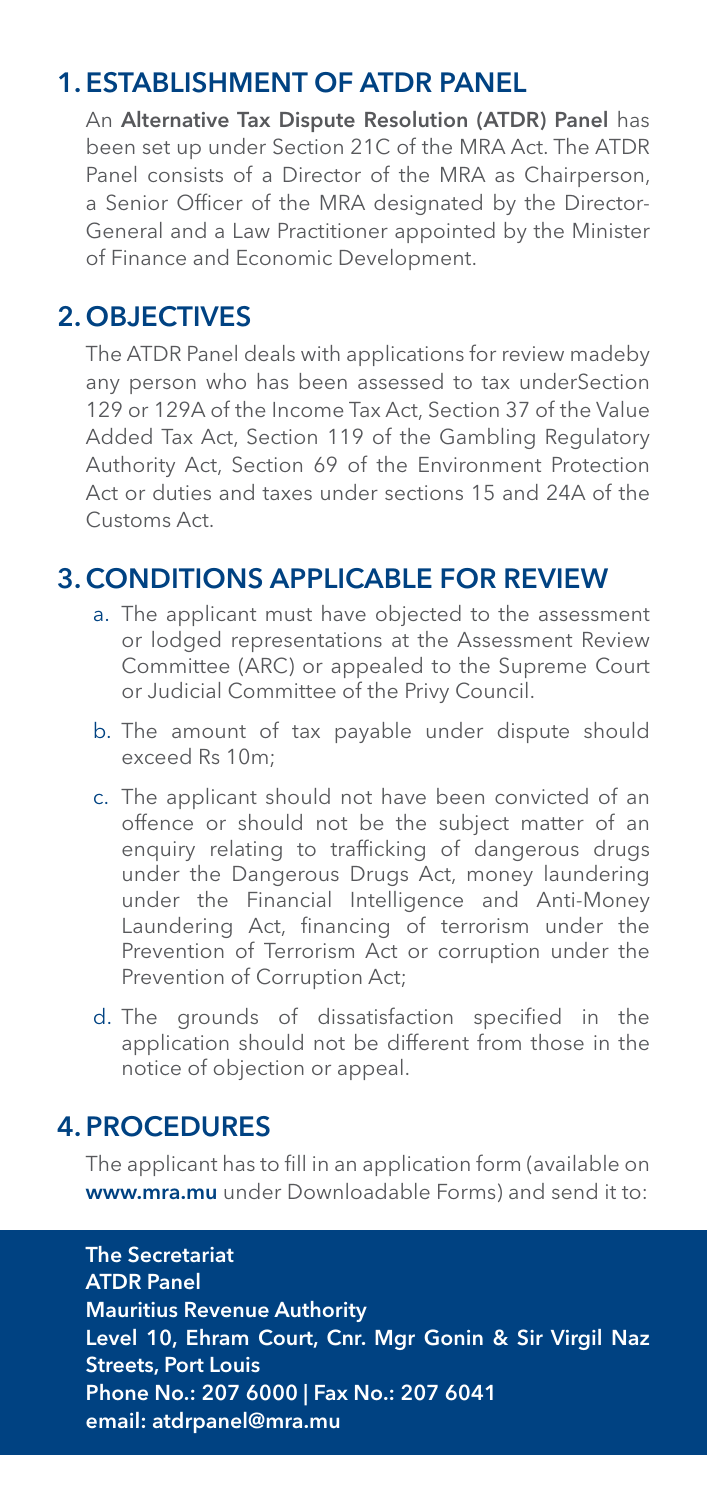The application will be referred to the ATDR Panel within one month of receipt.

If the applicant's case is under appeal, a copy of the application form should be sent to:

*Clerk, Assessment Review Committee, 2nd Floor, Pope Hennessy Building, 25, Pope Hennessy Street, Port Louis, whichever is applicable.*

## 5. DETERMINATION BY PANEL

- a. The applicant may be requested to call before the Panel and submit any information or particulars relevant to the application for review.
- b. The applicant will be informed about the decision of the ATDR Panel within 6 months as from the date he is informed that his application for review has been referred to it.
- c. The decision of the ATDR Panel shall not serve as a precedent or reference for other cases.
- d. Where there is an agreement between the Director-General and the applicant, the agreement shall –
	- i. cover all items in dispute;
	- ii. be final and binding on both the applicant and the Director-General; and
	- iii. include the terms and conditions for the settlement of the tax liability.
- e. If the case is under appeal, a copy of the Agreement should be filed at the ARC, Supreme Court or Privy Council, whichever is applicable.
- f. In case the applicant is not agreeable to the decision of the ATDR Panel, he will have to inform the ATDR Panel within one month of the date he is informed of its decision and he may proceed with his objection or appeal. The objection will be determined within 4 months as from the date the MRA is informed.